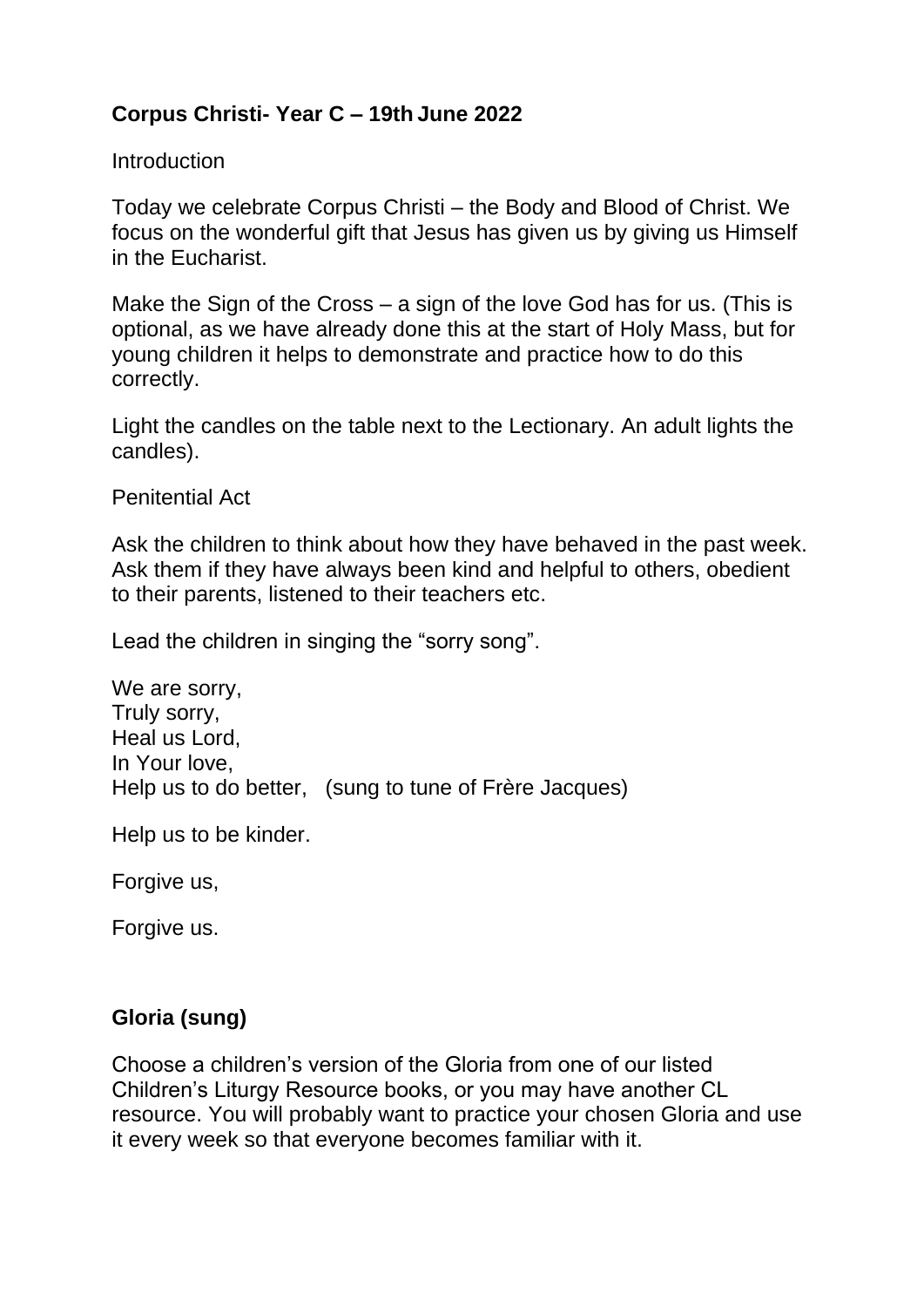All stand to welcome the Gospel singing the **Gospel Acclamation**:

Alleluia, Alleluia, "I am the bread of life. Eat this bread and live forever. Eat this bread and live forever." (same tune as above) Alleluia, Alleluia.

### **Gospel**

Select the correct Gospel from the Children's Lectionary. This week it's on page 65 Book of Readings. The Lectionary Adapted for Children." (Year C)

John 6:35,51,53,55-56,54 "A reading from the Holy Gospel according to St. John".

**Explain and demonstrate – make three crosses: one on your forehead, one on your lips and one on your heart** (in this way we think God's word, speak God's word and keep God's word in our hearts) **as we say together "Glory to You, O Lord."** 

Read the Gospel aloud to the children. At the end say:

#### "**The Gospel of the Lord".**

All reply: "**Praise to You, Lord Jesus Christ".** Ask everyone to be seated.

#### **Lead a Discussion on the Gospel**

Can anyone remember the name of today's feast day? (Corpus Christi). Ask if anyone knows what this means. Explain that this is the Latin name – Latin being the traditional language of the RC church- the Latin words meaning "The Body of Christ."

When did Jesus leave us His body and Blood? You might need to remind the children of the "last supper" and have a discussion on what happened then.

What did Jesus promise to everyone who "eats the bread of life?" Jesus promised that they would never be hungry or thirsty and that He would give them everlasting life with Him in Heaven.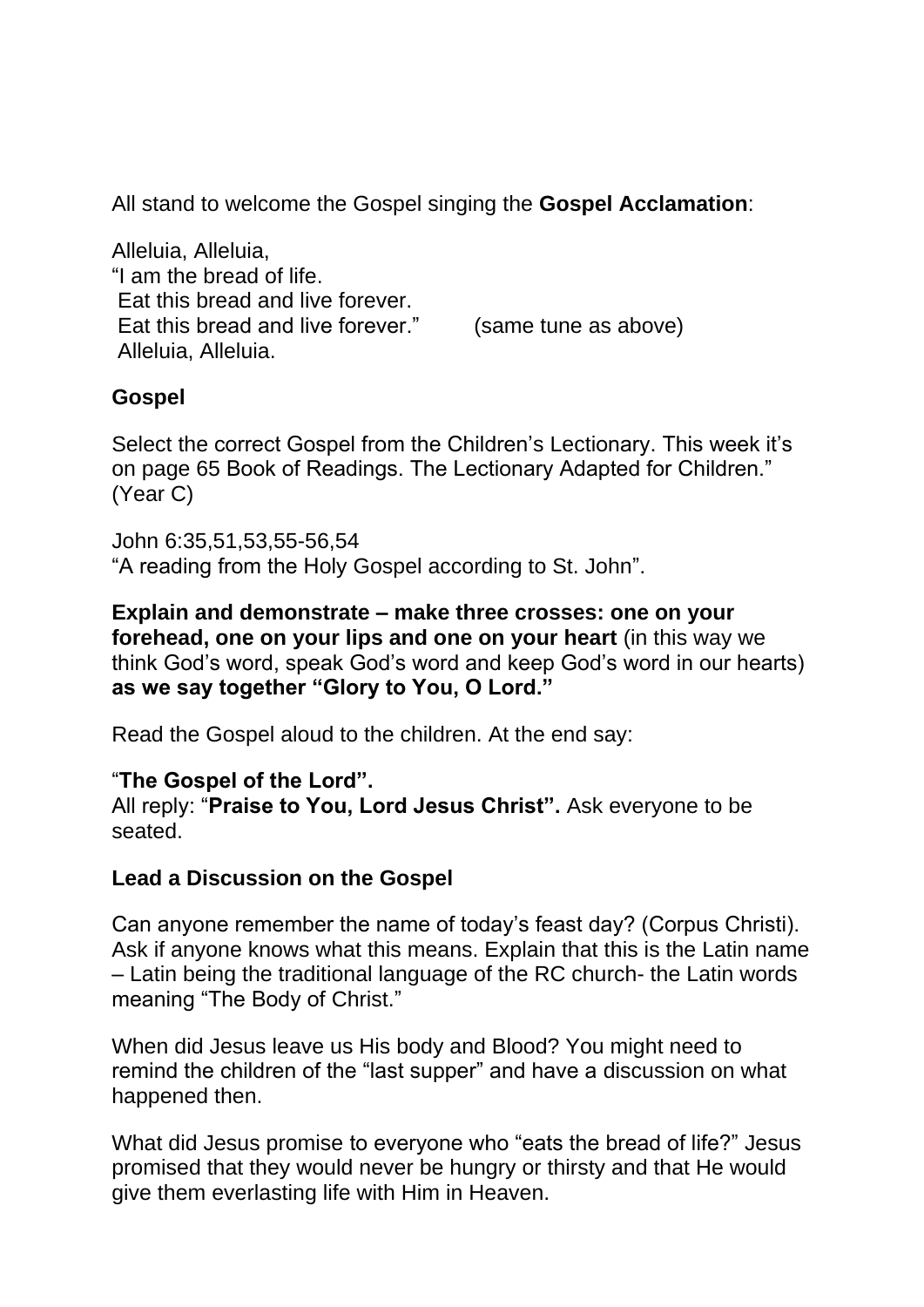Explain to the children the words of the consecration that the Priest says at every Mass…the words of Jesus…"This is my body…." And when raising the chalice…"This is my blood…."

Explain that at these words of consecration God, through the actions of the Priest, changes the bread and wine into the body and blood of Jesus.

Explain and discuss with the children the wonderful gift that Jesus has provided us with in giving us Himself – body, blood, soul and divinitytruly present in the consecrated bread and wine that we receive in Holy Communion.

It is due to this wonderful gift that we can see that Jesus loves us so much that He remains with us in the consecrated hosts in the tabernacle and in Holy Communion.

You could take the opportunity to discuss with the children the (red) sanctuary lamp and that when you enter a Roman Catholic church where this is lit, it indicates that Jesus is present in the Blessed Sacrament reposed in the tabernacle, and that this is why we genuflect towards the tabernacle.

If time permits you could also mention Eucharistic Adoration and ask if the children have ever been to Adoration or Benediction. Explain about exposition where we adore Jesus in the Blessed Sacrament displayed placed in the Monstrance. (The children may describe the Monstrance as a "golden sunshine").

#### **Prayers of the Faithful (optional/ time dependent)**

You may wish to prepare some of these yourselves or ask the children for their prayers. Here are some suggestions for today:

Lord Jesus,

Thank You for showing Your love for us by being forever present in the Blessed Sacrament in the tabernacles of our churches and for coming to us in the Sacrament of Holy Communion. Help us to love and serve You better in our daily lives, and in Your love, draw us ever closer to You.

**Lord, in Your mercy.** All reply: **"Hear our prayer**